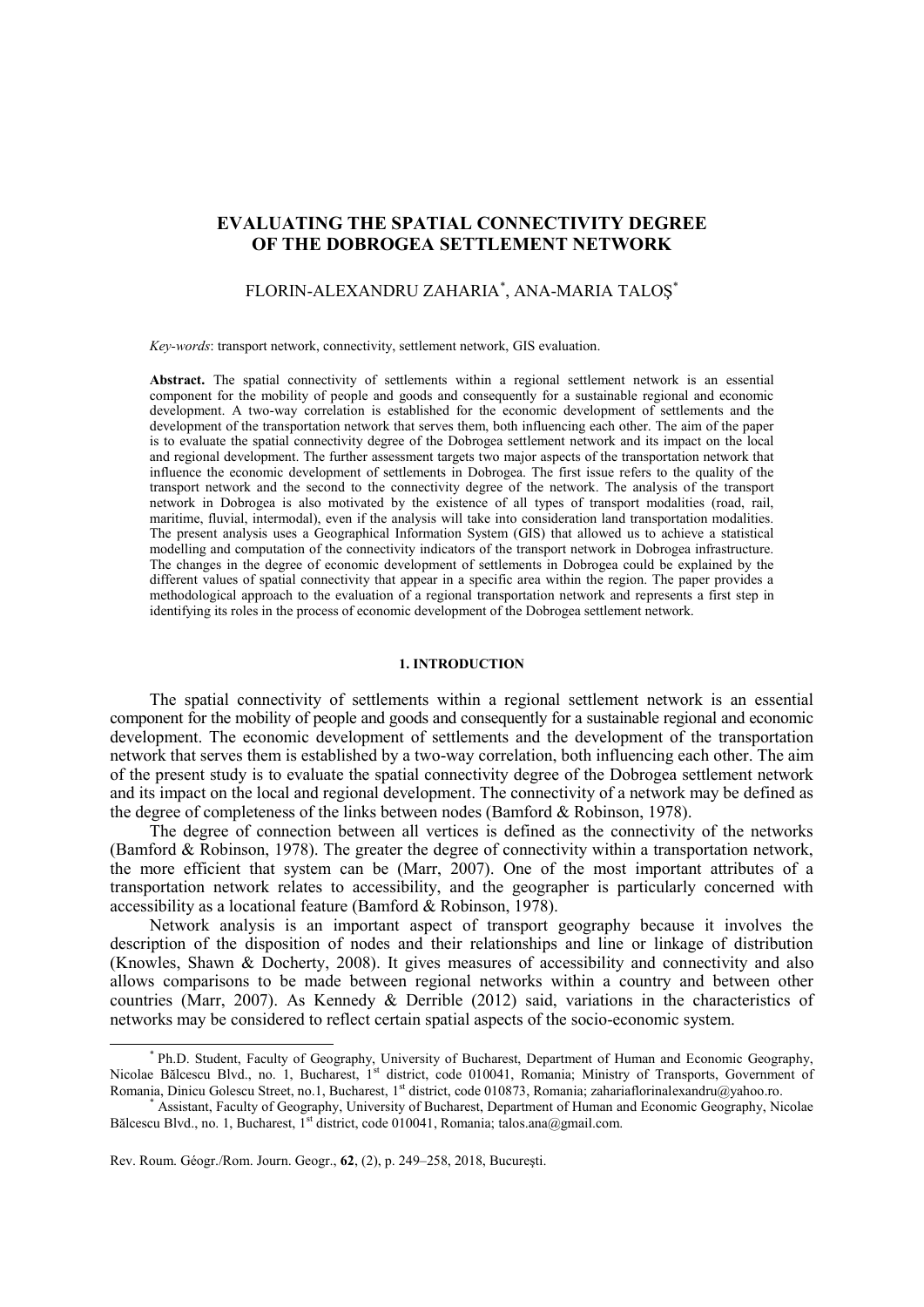When examining a transportation network, a geographer is also interested in node-linkage associations in terms of accessibility (Taaffee, Gauthier, & O'Kelly, 1996). A high degree of connectivity means high geographic accessibility, while a low degree of connectivity involves limited accessibility, both with direct and indirect consequences in terms of the economic and social development of some localities (Marr, 2007). The structure of a network changes in response to the addition of new linkages, or the improvement of existing linkages. These changes are reflected in changes in nodal accessibility. The measurement of nodal accessibility is usually based on the graph theory (Kansky, 1963).

Accessibility is defined as the measure of the capacity of a location to be reached by, or there from reach different locations. Therefore, the capacity and the structure of the transport infrastructure are key-elements in the determination of accessibility (Rodrigue, Comtois, & Slack, 2006).

Given the increased interest in the regional analysis of transport networks and human settlements, in the context of emerging regional development policies and their importance in investment documentations, the paper aims to make a methodological approach to assessing the geographical accessibility of a regional transportation network in terms of the impact of the regional settlement system on the socioeconomic characteristics. We believe that direct beneficiaries of such analyses, which can identify the needs for regional and local transport network development, are the population of the region. Methodological approaches in research studies may be starting points in identifying solutions to the regional needs of communities. Geography plays an important role in the spatial aspects of territorial disparities, both in human settlements and in local, regional and macroregional transport systems. The integrated functionality of these individual systems can be overcome a spatial analysts and territorial plan to identify solutions that optimize the degree to which these systems service the population.

The main objective of this study is to assess the degree of connectivity of the network of settlements to the national road and rail network. The human settlement system in Dobrogea presents a number of peculiarities resulting from the natural build-up of the region. The Black Sea and the Danube River, together with its delta have created, since ancient times, the premises for the development of a system of settlements with some distinct regional particularities. The paper deals with the interaction of the settlement system with the regional transport network (rail and road).

The present study aims to identify the territorial discontinuities in the degree of accessibility of human settlements to the national transport network through the regional one and to present a methodology for assessing the efficiency of the regional transport system functionality in relation with the settlement system it serves. The isolated character of Dobrogea as a natural barrier, formed by the Danube River in the west of the region, justifies the need to carry out such an analysis and to assess the impact on the urban and rural settlements in the region.

The regional analysis of the transport network performance in assessing the degree of connectivity of settlements in a region isolated by natural barriers, to the national network it belongs to, may be a starting-point in identifying the need for new network-links. The need thus identified can argue the necessity for developing a transport infrastructure in the region, such as new railways, or road bridges, a temporary solution being a ferry-boat crossings infrastructure. The proposed methodology aims to be a right step in evaluating the efficiency of the regional transport networks in relation to the territory served, in terms of human settlements and the population living there.

### **2. STUDY-AREA**

The study-area is represented by the historical region, Dobrogea, located in the south-eastern part of Romania (Fig. 1). Dobrogea is the Romanian region that has been inhabited since ancient times, falling into the administration of modern Romanian in 1878. Currently, the connection with the national transport network is made by 3 bridges: 2 bridges between Cernavodă and Feteşti, generically named Anghel Saligny Bridges (King Carol the I<sup>st</sup> Bridges), built between 1890–1895 and the Giurgeni-Vadu Oii Road Bridge, which started being used in 1970 (Iordănescu, Georgescu, 1986 &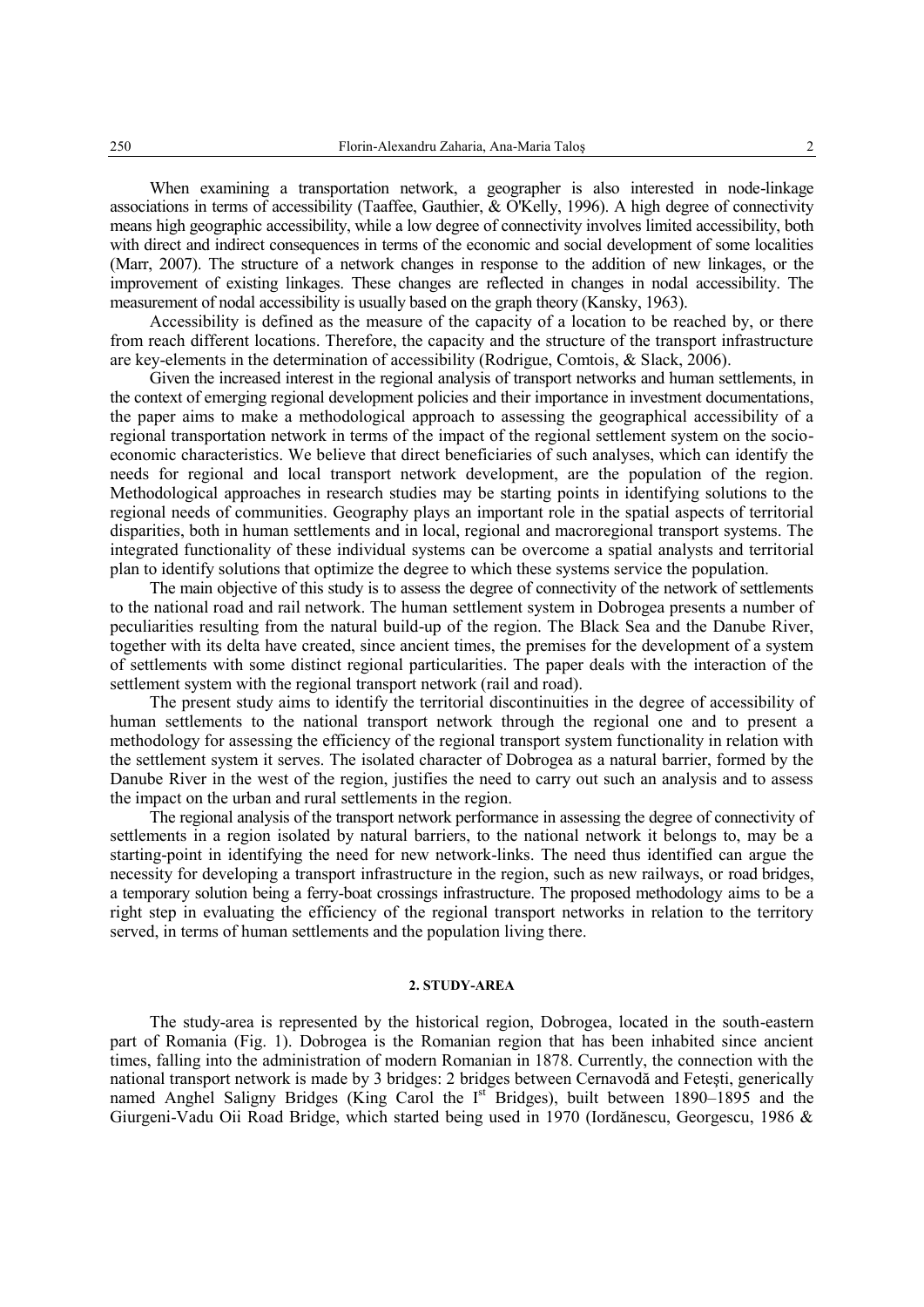Grigor, 1984). The King Carol I<sup>st</sup> bridges (renamed the Anghel Saligny Bridges during the Communist period) were built between 1890 and 1895 to ensure the railway link between Bucharest and Constanţa (Dae, 2016).

The two counties in the study-area, Tulcea and Constanţa, have about 885 000 inhabitants (2011 Census data), that is almost 5% of the total population of Romania (National Institute of Statistics – INS, 2011). The human settlement system is made up 17 towns, the main ones, Constanţa and Tulcea, are also county capitals. The region has 121 administrative units (communes and towns), consisting of 353 distinct human settlements (National Institute of Statistics – INS, 2011). From a socio-economic point of view Constanta County (southern Dobrogea) is better placed than its northern neighbour, Tulcea, the localities being much better connected to the transport network. Thus, differences in the development of the land transport network (road and rail) are due largely to natural conditions. Tulcea County has one of the largest wetlands in Europe, the Danube Delta. Most of its territory is covered by wetlands (lakes, canals, dams and an alluvial relief) (Carp, 1980). The settlement system has a lower density and a high degree of isolation. Its acute isolation and harsh living conditions, based mainly on subsistence, made the Danube Delta a place of emigration or of transit at least. Very few of those born in the region stay there through adulthood. The Delta influences the demographic structure of Tulcea County, population density being of 25.7 inhabitants/ $km^2$ , compared to 96.7 km<sup>2</sup> in Constanta (National Institute of Statistics – INS, 2011). This situation is reflected in the economic and social development of the two counties, Constanta being better developed economically.



Fig. 1 – Geographical location of Dobrogea and the settlement network system.

### **3. METHODOLOGY**

In order to achieve the objectives proposed in this study, a series of methods specific to these types of studies were used: the interpretative-descriptive method, the statistical-mathematical method (network analysis method) and the graphical and cartographic method.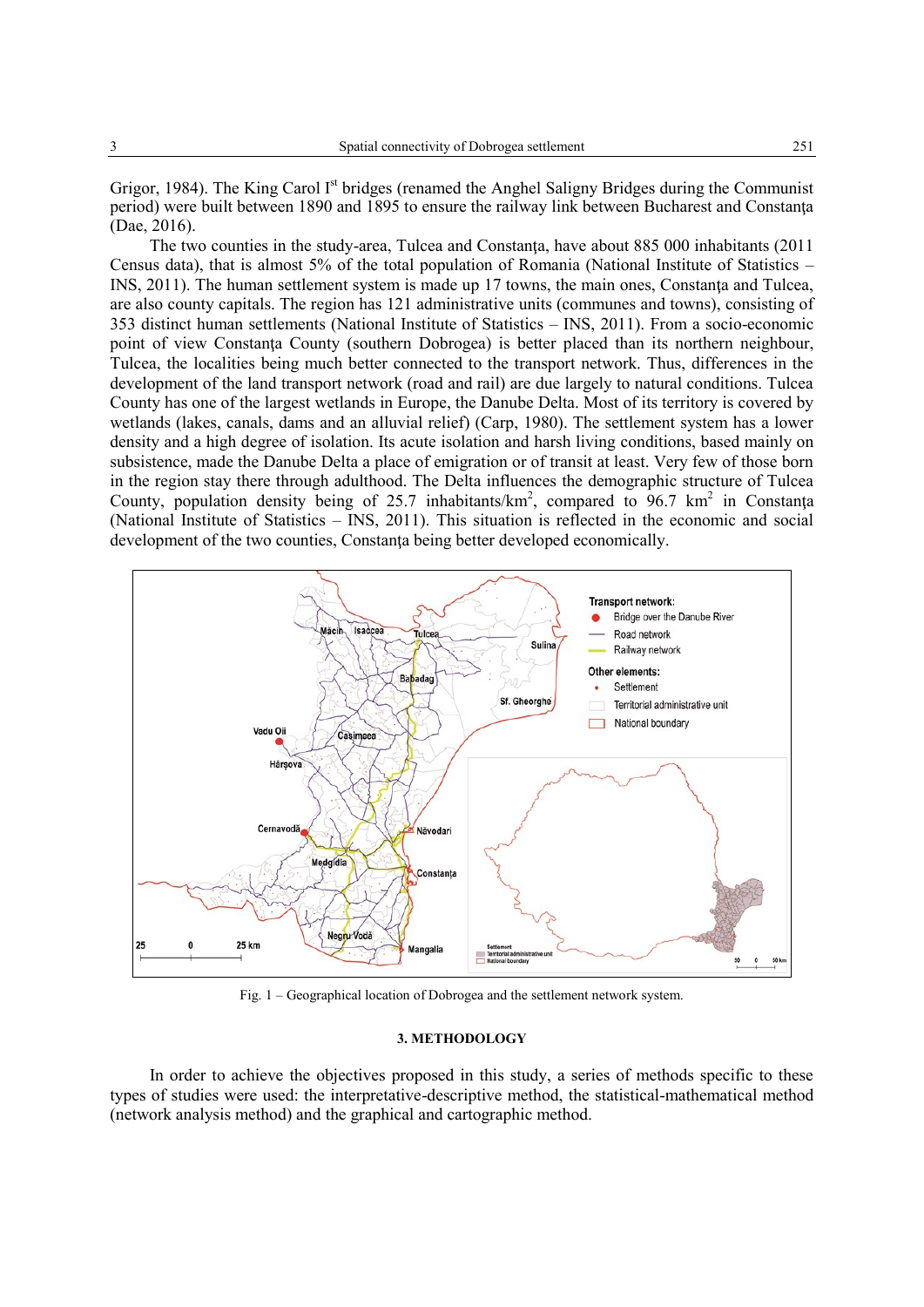The network analysis is a method of Transport Geography that considers the spatial and temporal characteristics and dimensions that the transport network organization points at the level of the territories (Docherty, Giuliano & Houston, 2008). This is based on the mathematical subdisciplines of the graph theory and of topology (Marr, 2007). Cartographic representation is a method specific to Geography which allows, by means of graphical representations, scale, to get a graphical representation of different natural, social, economic, demographic phenomena, etc.

The present analysis uses the Geographical Information System (GIS) that allowed us to achieve a statistical modelling and computation of the connectivity indicators that are related to the infrastructure of the transport network in Dobrogea. A specific branch of GIS applied to transportation issues, commonly labeled as GIS-T, has emerged. The Geographical Information Systems for transportation (GIS-T) refer to the principles and applications of geographical information technologies to transportation problems (Rodrigue, Comtois, & Slack, 2006).

GIS-T studies have employed both object-based and field-based data models to represent the relevant geographical data. Some transportation problems tend to better fit one type of GIS data model than another (Higgs, 2004). For example, the network analysis based on the graph theory typically represents a network as a set of nodes interconnected with a set of links (Dramowicz, 1994). The object-based GIS data model, therefore, is a better candidate for such transportation network representations (Rodrigue, Comtois, & Slack, 2006).

The working steps consisted in the elaboration of a database (transport network and human settlements) and the actual analysis (evaluating the connectivity of the settlement network). Elaborating the database involved geocoding and construction of the transport network (road and railway) and the human settlement network. A main source of data was the Open Source portal: Open Street Map (OSM). This is an open source collective project that aims to build a global geographical database such as road atlases using both manually entered data with background images, as well as data collected from GPS (OpenStreetMap Foundation, 2017). During the construction of the geospatial database of the railway and road transportation networks, the geolocation of the characteristic features of connecting the Dobrogea regional network with the national transport network of Romania (represented by the bridges described in the introduction had been considered). In the second stage, that is the actual analysis, these features will represent the points of origin in assessing the spatial accessibility degree in the light of the connectivity of the human settlement network to the national transportation network. The transport network database consists of the national road network and the Dobrogea railway network, while the database of localities as destinations in the analysis, in relation to the features of origin (the links with the national network), are represented by the region' human settlements (353). For processing statistical data, cartographic and remote sensing data, several software programmes were used: QGIS 2.18 and ArcMap 10.4 as GIS software, and Microsoft Excel 2013 as a statistical software.

The analysis of the connectivity degree of human settlements to the national transport network was made by using the ArcMap 10.4 "network analysis" tool. The Network Analyst toolbox from ArcMap 10.4 contains tools that perform network analysis and network dataset maintenance. With the tools in this toolbox, one can maintain network datasets that model transportation networks and perform routes, the closest facility, service areas, origin-destination cost matrix, vehicle routing problem, and location-allocation network analyses on transportation networks. The tools within the Analysis toolset perform analyses using a network-based impedance such as travel time or distance (ESRI Company, 2017). The assessment of connectivity to the national transport network of the settlement system in Dobrogea referred only to spatial accessibility. The calculation of indicators and their representation on the map was made by using the data obtained from the OSM through the Arc Map `network analysis` tool. The analysis was carried out by calculating the distance within the transport network (railway and road) from the interconnection infrastructure (bridges over the Danube) with the national transport network, to each locality within the Dobrogea settlement system.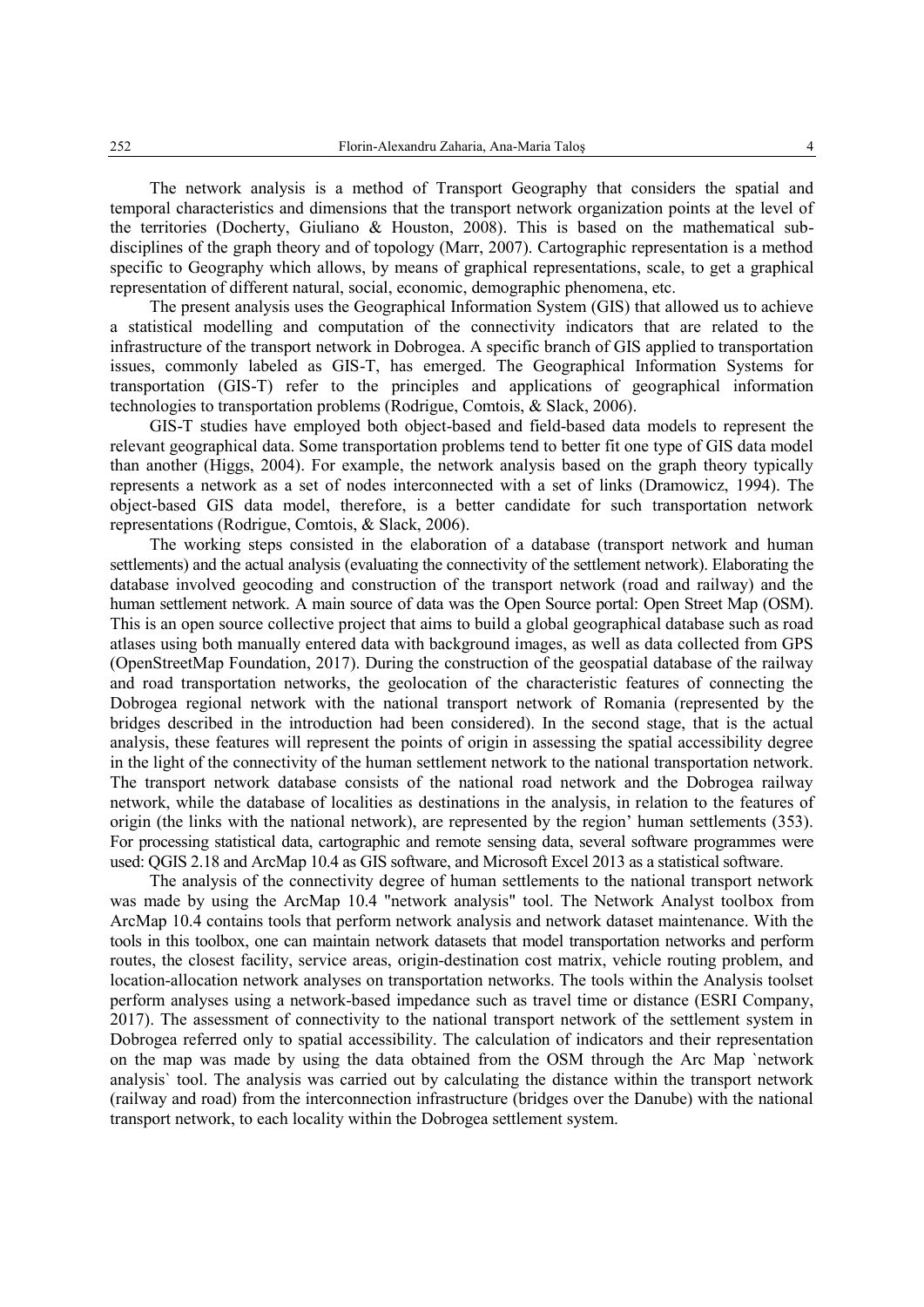After generating service areas from the linking points with the national network and regional transportation network (Anghel Salingy/Carol I Bridge, and Giurgeni–Vadu Oii Bridge) using the network analysis tool, polygons were generated and reclassified, in order to extract the settlements in a specific impedance (network travel distance). The spatial accessibility of human settlements in Dobrogea will be represented by iso-network distance lines (lines joining points in which the distance to them from a certain landmark is the same). The analysis was carried out in two distinct directions: road and railway, obtaining a picture of the yields of these transport networks at the level of Dobrogea's territory. Subsequently, the obtained results were compiled into a common indicator by summing up distances (railway and road distance) and represented at the territorial administrative unit level, in order to assess the impact on the population.

Another approach that the study proposed made was to evaluate the impact of transmission (rail and road) on the affected population. Thus, the general connectivity was determined for the terrestrial transport network of each territorial administrative unit, a normalization of the values of the general connectivity indicators was made and then the data were assigned to 4 classes (very low connectivity, moderately-low connectivity, moderately-high connectivity and very high connectivity), in order to quantify the impact on the population of Dobrogea. Although there may already be certain standards or guidelines for mapping your data, it was decided to use the method of equal intervals. After the calculation of the gross values of the distances within the network to the connection with the national transport network, a normalization of the values was made in order to divide them in equal intervals. Equal interval divides the range of attribute values into equal-sized subranges. This allows one to specify the number of intervals, and the GIS software will automatically determine the class breaks based on the value range. Equal interval is best applied to familiar data ranges and the values obtained by normalization within a range of values. This method emphasizes the amount of an attribute value relative to other values. The evaluation was completed by estimated 2018 INS data to calculate the population within each of the resulting connectivity classes.

The last methodological step in the study was the analysis and interpretation of the results obtained from their spatialization. The geographical analysis of the degree of connectivity of human settlements in Dobrogea to the national transport network has been made by developing a vast cartographic material and by interpreting it and all the processed data.

### **4. RESULTS AND DISCUSSION**

The main results are represented by the connectivity indicators of settlements in Dobrogea to the railway and the national road networks in terms of the efficiency of the regional land transport network. In the analysis of the land transport network, the values of the connectivity indicators of settlements with the national transport network are determined by the presence of the bridges across the Danube, in the west of the Dobrogea Region, in Constanţa County (Fig. 2).

The bridges link Ialomita County with Constanta County, Wallachia Historical Region with Dobrogea, respectively. Thus, in the west of the Region we can see the formation of an area of localities where the values of the indicators, both connectivity of the railway transport network and the road network, are very high (under 25 kilometers, or under 50 kilometers up to the national transport network) (Fig. 2).

Regarding connectivity to the railway transport network, one can notice the constant decrease in the northern and eastern parts of the regions. Constanta County presents a better connected rail network in relation to Tulcea County, which has significantly supported the economic development of this county. The Medgidia Railway – Tulcea City is a railway linking Medgidia Municipality with the county seat of Tulcea County. It crosses two counties, namely Constanta and Tulcea, and has the role of ensuring a connection between the Danube Delta and Tulcea County with the national railway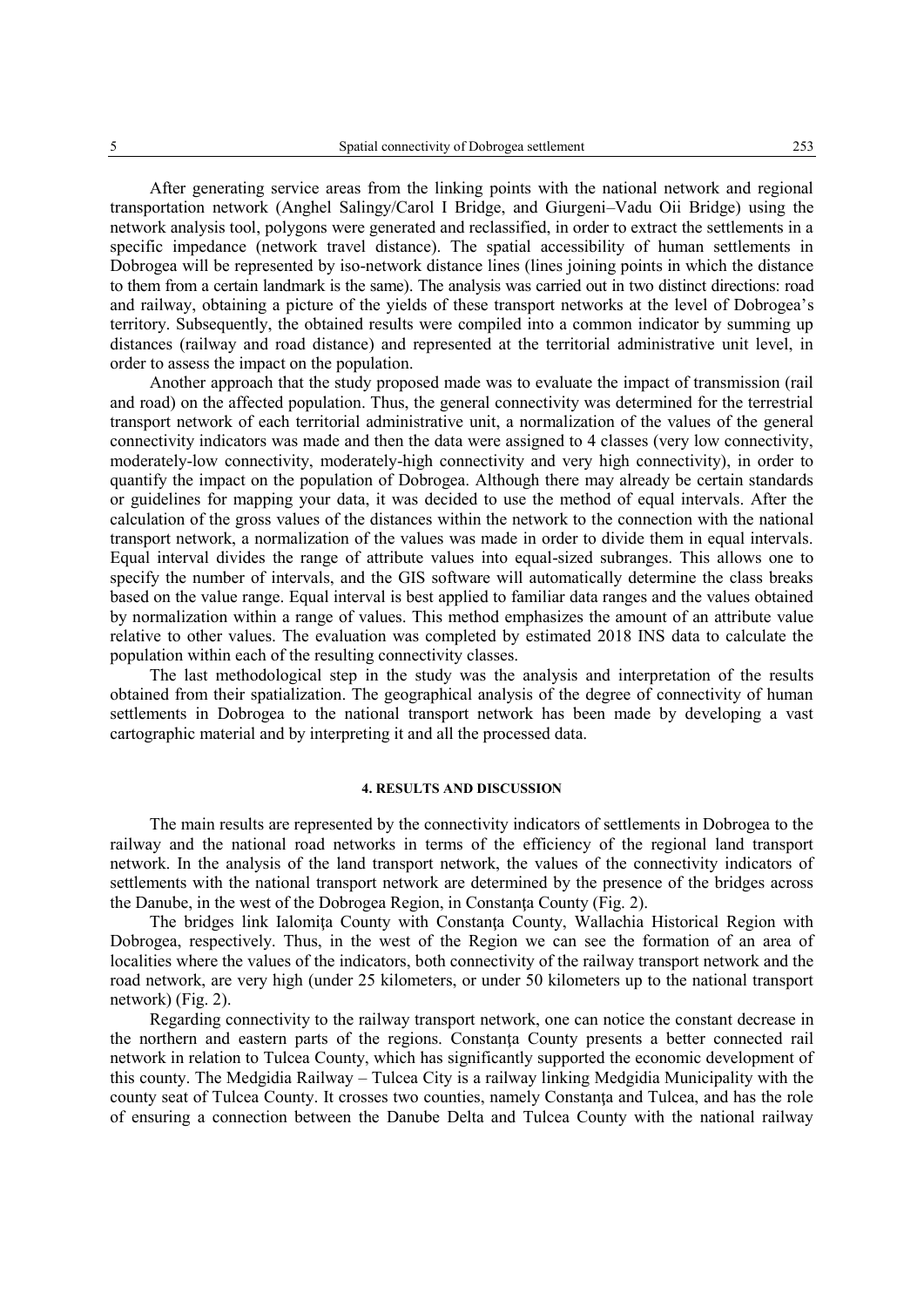network. The industrial development of Tulcea, as well as the development of tourism in the Danube Delta, will require future investment in increasing the connectivity degree of the northern part of the region. The towns of Măcin, Isaccea and SfântuGheorghe do not have a direct connection with the railway, but connectivity has been calculated by reference to the city with the nearest railway, in this case Tulcea (Fig. 2). The lack of railway connections and the need for a bridge over the Danube in the north can be justified by these low values of the national railway network connectivity indicator. The best connectivity to the national rail transport network occurs along the alignment of the Cernavodă– Constanţa railway line. The towns of Medgidia, Cernavodă, Alba, and Murfatlar are privileged by access to a high infrastructure connectivity to the national transport system. These aspects explain the level of economic development of these localities and the development of the Cernavodă–Medgidia– Constanţa development axis. Constanţa Municipality has a high degree of connectivity, measured at the regional level of the rail transport network. This factor creates the prerequisites for a sustainable economic development at the level of this city. The transport function, as a specific function of Constanţa City over the time has generated the need for infrastructural development, both rail and road, which has led to a higher connectivity degree (Fig. 2).



Fig. 2 – The degree of connectivity of the settlement system to the national rail transport network (left) and to the national road transport network (right).

The regional road transport network in Dobrogea is a developed one, which has benefited from important investments over the last 20 years. It includes both national roads (DN2A, DN3, DN22, DN38 and DN39) and the Bucharest–Constanţa highway as the main transport axes. Important axes within the regional road network are also Constanța–Babadag–Tulcea, Hârșova–Constanța, Hârșova– Tulcea, Măcin–Babadag. The settlement network of the region is developed mainly along these arteries and they create the premises for economic sustainability, through the access it offers to the national transport network.

According to the analysis assessing the connectivity degree of the settlement network to the national transport network, the regional road network covers more significant areas than the railway one, at the level of Dobrogea. In the distribution map of the connectivity indicator on the national road transport network, one can notice that Constanţa County has a significant advantage over Tulcea County (Fig. 2). The Cernavodă–Medgidia–Constanţa transport axis, doubled by national roads and highways, determines a high degree of connectivity to the national transport network of the territorial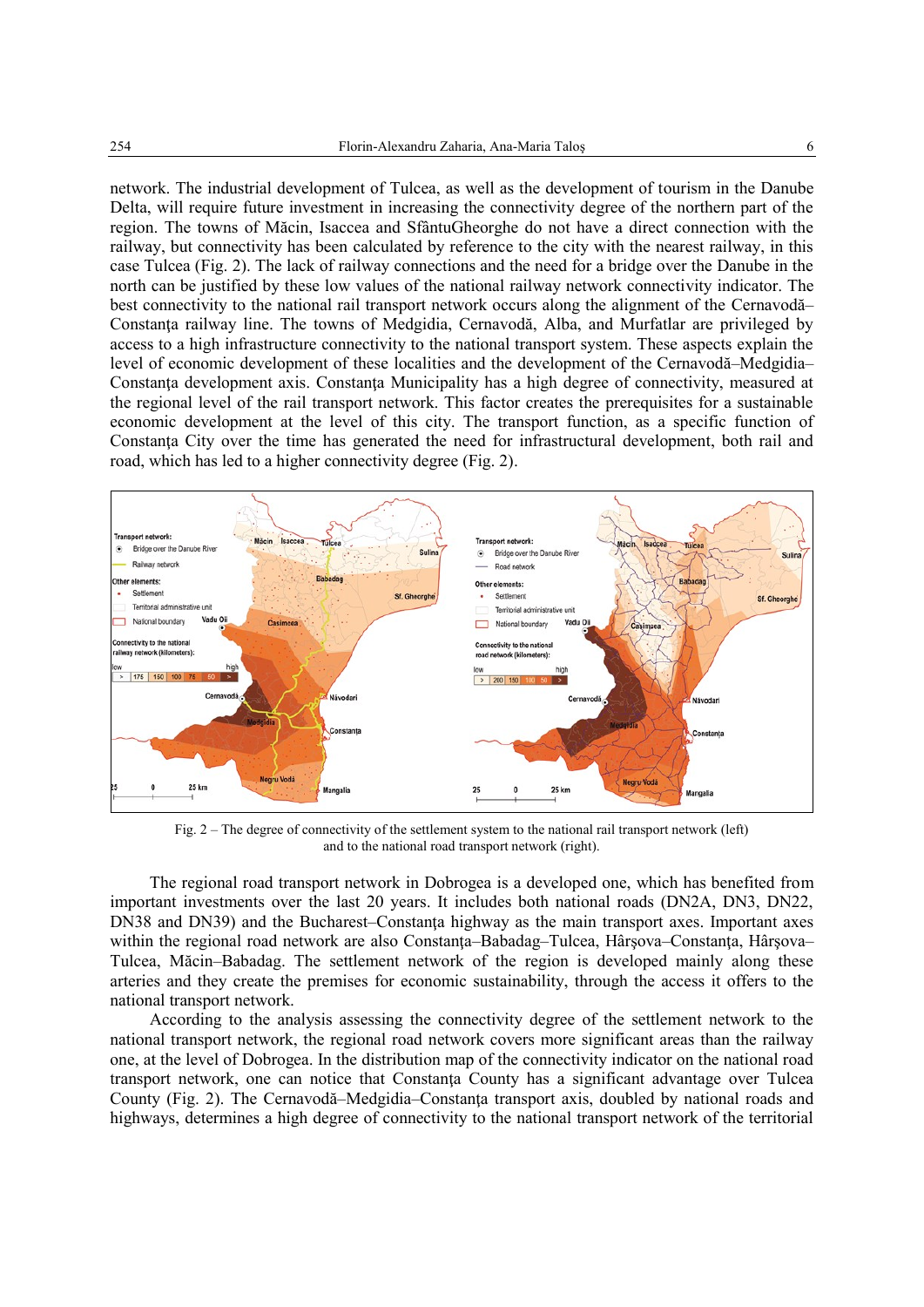administrative units on this alignment, as well as to neighbouring localities (Fig. 2). According to the analysis, the Constanţa–Babadag–Tulcea transport axis offers moderate connectivity for the adjacent localities to the national road network, making up for the absence of a bridge over the Danube in the North side of this part of Dobrogea. Areas with a low degree of connectivity, hence a high degree of isolation, are the Danube Delta (eg. Sfântu Gheorghe, Sulina) and the north-western area of Dobrogea (eg. Isaccea, Măcin).

In the southern region of Dobrogea, both networks (railway and road) meet the transport needs of the respective localities. The railway network via Medgidia–Negru Vodă and the Constanţa– Mangalia railway offer a high degree of connectivity, for both the southern central region of Dobrogea and the southern Romanian seaside. The road network is also sufficiently developed from the viewpoint of network configuration in relation to the local system, covering the southern regions of Dobrogea with a high and moderate degree of connectivity to the national road transport network.

Regarding the overall distribution of the Dobrogea land transport network, we would say that the system of settlements in this region has generally a high and moderately high connectivity (Fig. 3). The highest values of connectivity to the national transport system are registered in the central and southern parts (Medgidia, Murfatlar, Cernavodă, Negru Vodă, Constanţa, and Mangalia). Mediumhigh connectivity values cover the Casimcea Plateau and the surrounding settlements, along with the region around the town of Babadag. Tulcea and the surrounding localities have a general moderate-tolow value connectivity degree with, while the north-west (Isaccea, Măcin) and the Danube Delta have the greatest deficiencies in terms of network connectivity (Fig. 3). The isolated character of the Danube Delta is reflected, besides connectivity, in the density of the road transport network. This is due to the Biosphere Reservation status attributed to this area. A denser transport network may also imply a deterioration of the quality of the natural environment, so that in these conditions the degree of isolation and low connectivity could find an explanation. The strategies for developing the quality of life in this part of Dobrogea should take into account increased accessibility through environmentfriendly measures (Sustainable Development Strategy of Tulcea County, 2014). The fact is that the low connectivity of Isacea–Măcin area has a negative impact on the socio-economic development of the area, although environmental costs for developing the transport infrastructure are lower than in the Danube Delta. According to the County Council's Report on the impact of tourist activities on the economic development of the Danube Delta area, by referring the number of legally active companies to the number of inhabitants, the result is 23.76, which means a significant ratio, that signals a certain stimulating effect on the local business environment. This ratio has a lower value in the north-eastern part of the county, in the area of Măcin–Isaccea respectively, which signals some economic dysfunctions compared to a more isolated area in terms of accessibility to the national transport network (Sustainable Development Strategy of Tulcea County, 2014). The ratio of the population employed in the services sector (tourism) per total population, has a lower value in the towns of Măcin and Isaccea, compared to similar localities in the Danube Delta area, which despite their lower connectivity, have nevertheless a higher economic development alternative (South-East Regional Development Plan 2014–2020, 2014). The consequences of isolation for Isaccea and Măcin, as well as for the localities around them, are reflected in their economy. The towns are dominated by agrarian and agrarian-industrial activities, while the services sector has a very low share compared to regions with a high degree of connectivity.

The rail transport and road transport axes in Dobrogea overlap the Cernavodă–Medgidia– Constanţa, Constanţa–Năvodari, Constanţa–Mangalia and Medgidia–Tulcea alignments, which explains the results of the high degree of connectivity of the localities adjacent to these axes.

Concerning the assessment of the affected population and the dimensioning of the impact of the transport network configuration on the region's inhabitants, we would mention that about 75% of Dobrogea's population lives in high connectivity areas (18% very high, 57% moderately-high) to the national transport network. The largest part of this percentage live in urban areas, in the towns located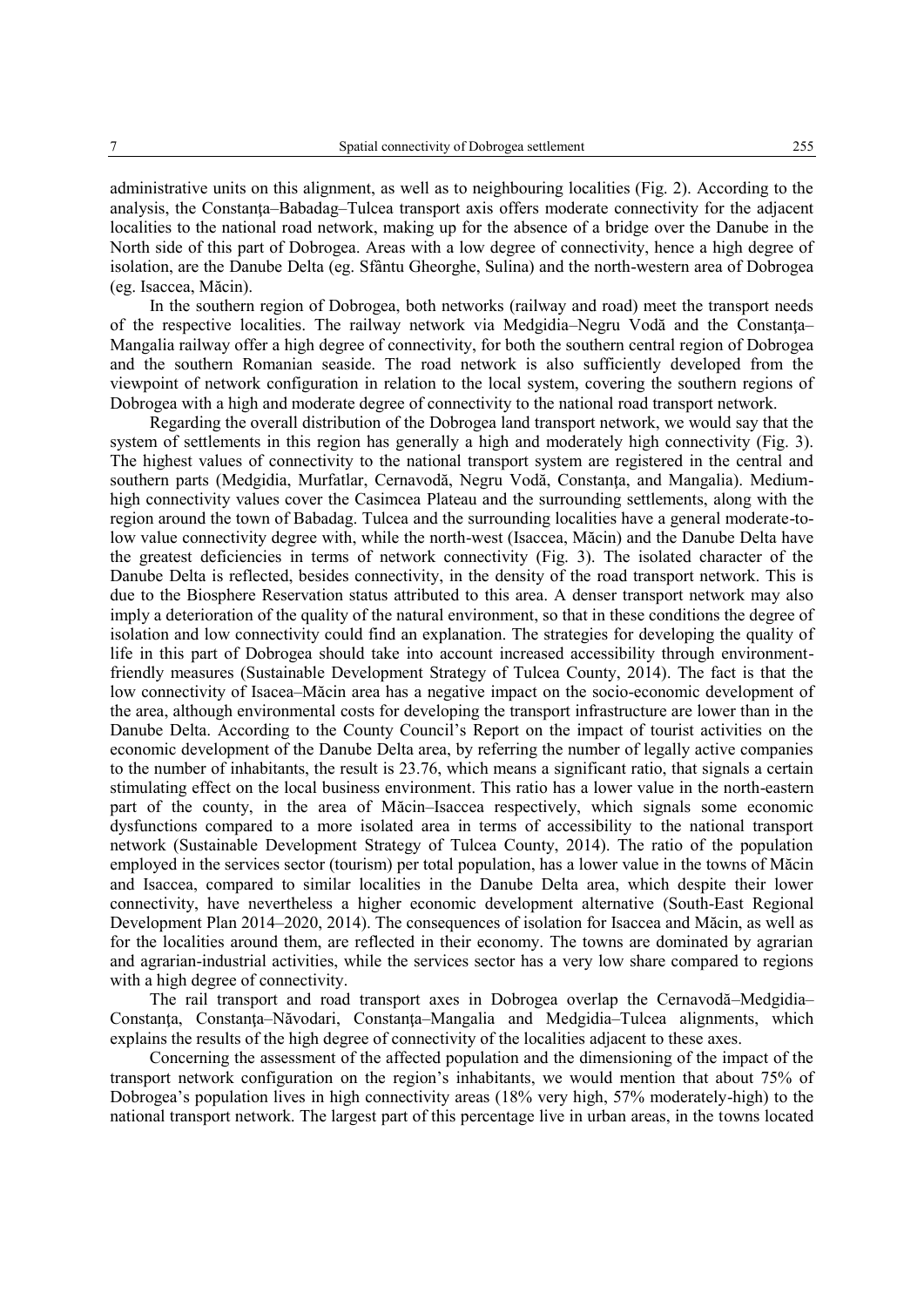along the Cernavodă–Constanţa transport axes (Constanţa, Cernavodă, Medgidia, Năvodari, and Ovidiu). The share of the population living in localities with a low degree of connectivity to the national transport network is 25%, of which 20% is very low and 5% moderately-low. Most of them live in the urban and rural localities of the Danube Delta, as well as in the Măcin–Isaccea area (Fig. 3).



Fig. 3 – The overall connectivity index of the settlement system to the national land transport system (rail and road) (*population's data source*: National Institute of Statistics – Government of Romania – 2018).

An overview of the results obtained regarding the spatial distribution of the overall connectivity indicator in relation to the national land transport system, as well as the calculation of population distribution for each degree of connectivity, makes us suggest a hypothesis for a future study on the extent to which the socio-economic development of a locality is influenced by its connectivity to the transport network. The results reported herein represent the findings of a regional evaluation of the connectivity degree of the settlement system.

#### **5. CONCLUSIONS**

The study has focussed on territorial discontinuities in the degree of connectivity to part of the transport system of the settlement system of a very isolated region. The paper provides a methodological approach to the evaluation of a regional transportation network and represents a first step in identifying its roles in the process of the economic development of Dobrogea's settlement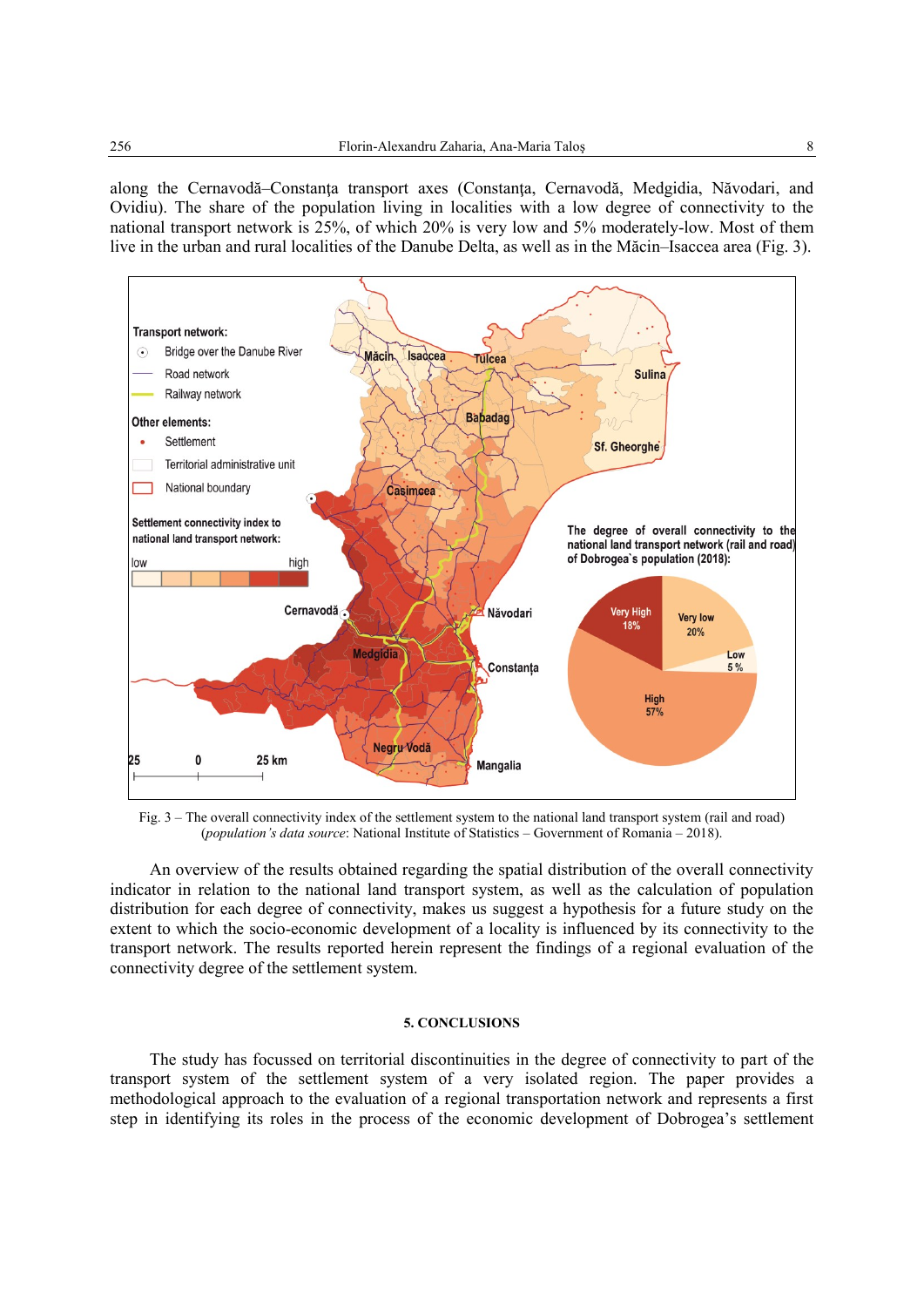network. The results presented in this section, if economically substantiated, could be a starting point for finding alternatives and solutions to connecting low connectivity areas. The economic disparities between Tulcea and Constanţa can also be explained on the basis of this connectivity indicator, which synthesizes the performance that the design of a regional transport network has in relation to its users (population and territory).

The main transport axes, both rail and road, are attractive for the development of localities. Industrial and services activities are located along these lines, given the need for the mobility of goods and services; therefore, areas with a high degree of connectivity have a significantly larger population than areas with a high degree of isolation. Areas with a high degree of connectivity, also urban, have a higher share of agrarian activities, suggesting assumptions on the relation between connectivity, access to the transport infrastructure and the degree of development and economic diversity of a human settlement. The analysis of the settlement system's connectivity degree has revealed a series of differences between the general connectivity of the settlements in Tulcea and in Constanta, which demonstrates the necessity for developing an infrastructure to connect Tulcea County with the rest of the national transport network (road and / or rail link).

Assessing the characteristics of the transport networks, the higher the connectivity degree and the need to connect other spaces, must be made in parallel with outlining the demographic dimensions that the transport networks aim to serve. The analysis looked at how this demographic dimension can be assessed, the result being that, in Dobrogea, the most densely populated areas are generally wellconnected to the national transport infrastructure.

Assessing the characteristics of transport networks in terms of their impact on population and territorial services is an area which geographers can increasingly tackle, thanks to their specific tools and methods (GIS-T, as a new branch).

#### **REFERENCES**

Bamford, C., Robinson, H. (1978), *Geography of transport*,s MacDonald and Evans, Plymouth.

Carp, E. (1980), *Directory of Wetlands of International Importance in the Western Palearctic,* UNEP-IUCN, Bidless Ltd., Switzerland.

Dae, G. (2016), *Evoluţia căilor ferate dobrogene (1860–1938),* Ex-Ponto Publishing-house, Constanţa.

- Docherty, I., Giuliano, G. & Houston, D. (2008), *Connected Cities*, in: Transport Geography. Mobilities, Flows and Spaces [eds. R. Knowles, J. Shaw & I. Docherty], Blackwell Publishing, Oxford, pp. 83–10.
- Dramowicz, K. (1994), *Application of graph theory to network evaluation: theoretical and practical issues*, Proc. 6<sup>th</sup> Canadian Conf. on GIS (Ottawa, 6–10 June).
- Grigor, P. (1984), *Romania – Geografia circulaţiei.* Bucureşti, Edit. Ştiinţifică şi Enciclopedică.
- Higgs, G. (2004. ), *A Literature Review of the Use of GIS-Based Measures of Access to Health Care Services*, Health Services & Outcomes Research Methodology.
- Iordănescu, D., Georgescu, C. (1986), *Construcţii pentru transporturi în România*, **1–2**, Centrala de Construcţii Căi Ferate, Bucureşti.
- Kansky, K. J. (1963), *Structure of Transportation Networks: Relationships Between Network Geometry and Regional Characteristics* (3 ed.), Chicago Press, University of Chicago.
- Kennedy, C., Derrible, S. (2012), *Network Analysis of World Subway Systems Using Updated Graph Theory*, Transportation Research Record: Journal of the Transportation Research Board*,* **21**(*12*), pp. 112–123.

Knowles, R., Shaw, J. & Docherty, I. (2008), *Transport Geographies. Mobilities, Flows and Spaces,* 1st edition, Blackwell Publishing, Oxford.

Marr, P. (2007), *Changes in accessibility in the Meseta Purépecha region of Michoacán, Mexico: 1940–2000*, Journal of Transport Geography*,* **15**(*6*), pp. 465–475.

- Rodrigue, J., Comtois, C., Slack, B. (2006), *The Geography of Transport Systems,* Routledge Taylor and Francis Group, New York.
- Taaffee, E., Gauthier, H., O'Kelly, M. (1996), *Geography of Transportation,* Prentice Hall; Subsequent edition (February 27, 1996).